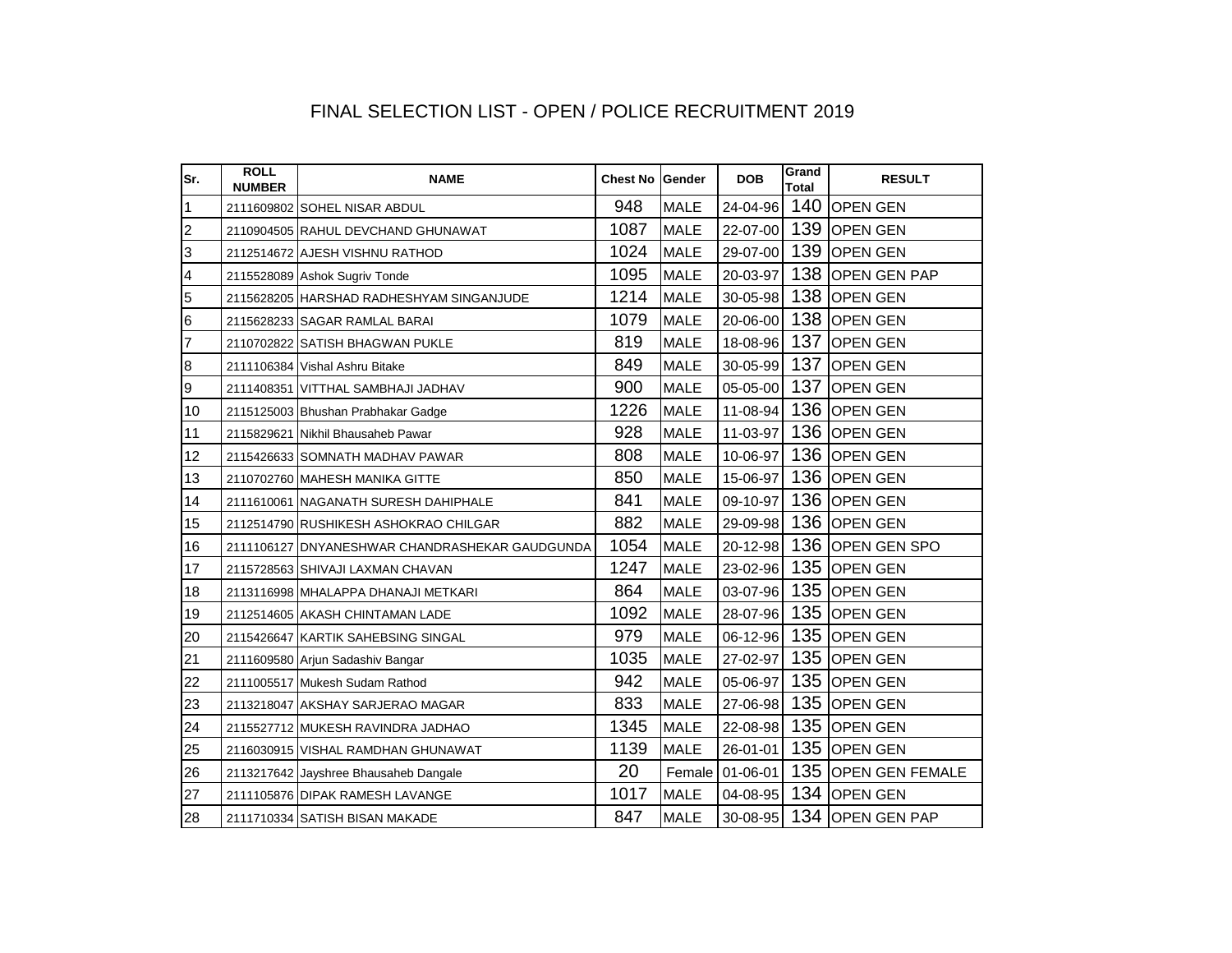| 29 | 2111206693 AKSHAY YADAORAO SANAP       | 905  | <b>MALE</b> |          |     | 05-06-96 134 OPEN GEN               |
|----|----------------------------------------|------|-------------|----------|-----|-------------------------------------|
| 30 | 2115426921 PRAVIN VENKATRAO BADE       | 848  | <b>MALE</b> | 01-08-96 |     | 134 OPEN GEN                        |
| 31 | 2110502305 RAHUL PRAKASH SATHAWANE     | 1250 | <b>MALE</b> | 23-04-97 |     | 134 OPEN GEN                        |
| 32 | 2113117206 Valmik Sitaram Ghongade     | 1004 | <b>MALE</b> | 15-05-97 |     | 134 OPEN GEN                        |
| 33 | 2113117387 SHRIKANT ASHOK KATUKALE     | 1157 | <b>MALE</b> | 09-11-97 |     | 134 OPEN GEN                        |
| 34 | 2111609900 VIKKY VIJAY GEDEKAR         | 1171 | <b>MALE</b> | 24-04-98 | 134 | <b>OPEN GEN</b>                     |
| 35 | 2110904828 AKASH VISHNU KALE           | 1094 | <b>MALE</b> | 19-11-98 |     | 134 OPEN GEN                        |
| 36 | 2110200765 PAVAN SHRIRAM DOIFODE       | 1060 | <b>MALE</b> | 23-06-99 |     | 134 OPEN GEN                        |
| 37 | 2110904429 YOGESH NAVNATH AUTADE       | 1088 | <b>MALE</b> | 03-08-99 | 134 | <b>OPEN GEN</b>                     |
| 38 | 2111710326 PAVAN DILIP BHOYAR          | 1172 | <b>MALE</b> | 13-09-99 | 134 | <b>OPEN GEN</b>                     |
| 39 | 2110903908 RAHUL DAGDUSING GUMLADU     | 1191 | <b>MALE</b> | 10-09-00 | 134 | <b>OPEN GEN</b>                     |
| 40 | 2110904803 MACHCHHINDRA HIRLAL KUKLARE | 1089 | <b>MALE</b> | 12-05-95 | 133 | <b>OPEN GEN</b>                     |
| 41 | 2111207668 Chetan Suresh Jengathe      | 897  | <b>MALE</b> | 27-07-95 | 133 | <b>OPEN GEN</b>                     |
| 42 | 2112615079 LOKESH SURESH GAIDHANE      | 1175 | <b>MALE</b> | 23-12-95 | 133 | <b>OPEN GEN</b>                     |
| 43 | 2110301029 PARMESHWAR BALASAHEB HAKE   | 1358 | <b>MALE</b> | 26-01-96 | 133 | <b>OPEN GEN</b>                     |
| 44 | 2116332764 PUNAMSING KISANSING SULANE  | 1359 | <b>MALE</b> | 05-04-96 | 133 | <b>OPEN GEN</b>                     |
| 45 | 2111609566 VISHNU BABURAO THOMBRE      | 1240 | <b>MALE</b> | 06-07-96 | 133 | <b>OPEN GEN</b>                     |
| 46 | 2111910986 PAWAN SAMADHAN DHAKNE       | 1109 | <b>MALE</b> | 07-04-97 | 133 | <b>OPEN GEN</b>                     |
| 47 | 2112212857 pralhad sandipan mule       | 1008 | <b>MALE</b> | 14-04-97 |     | 133 OPEN GEN                        |
| 48 | 2115628369 SOPAN TUKARAM KENDRE        | 1178 | <b>MALE</b> | 25-05-97 | 133 | <b>OPEN GEN</b>                     |
| 49 | 2110904174 KRUSHNA NANARAO DHALE       | 1179 | <b>MALE</b> | 05-09-97 | 133 | <b>OPEN GEN</b>                     |
| 50 | 2113921685 ekanath tukaram sagave      | 1185 | <b>MALE</b> | 16-01-98 |     | 133 OPEN GEN EQA                    |
| 51 | 2115830381 SHRIKANT PRALHAD GIRE       | 1001 | <b>MALE</b> | 20-04-98 | 133 | <b>OPEN GEN</b>                     |
| 52 | 2111206888 VITTHAL NAMDEO MAHARNOR     | 929  | <b>MALE</b> | 20-07-98 | 133 | <b>OPEN GEN</b>                     |
| 53 | 2115830025 AMJAD AKRAM SHEIKH          | 1016 | <b>MALE</b> | 10-04-99 |     | 133 OPEN GEN                        |
| 54 | 2115527887 ADITYA DILIP JADHAV         | 1376 | <b>MALE</b> | 27-12-99 | 133 | <b>OPEN GEN</b>                     |
| 55 | 2114422703 Hemant Shrawan Charde       | 1156 | <b>MALE</b> | 19-06-96 |     | 132 OPEN GEN SPO                    |
| 56 | 2111206561 SHRADDHA BHASKAR PIMPALKAR  | 415  | Female      | 19-07-96 |     | 132 OPEN GEN FEMALE                 |
| 57 | 2113016194 ABHISHEK DIGAMBAR RAHATE    | 1253 | <b>MALE</b> | 25-08-98 |     | 132 OPEN GEN PAP                    |
| 58 | 2115527569 KIRAN RAMCHANDRA MARAG      | 1242 | <b>MALE</b> | 30-06-94 |     | 131 OPEN GEN PAP                    |
| 59 | 2112413853 MAYUR BHAURAO KAPADE        | 1299 | <b>MALE</b> | 21-01-96 |     | 131 OPEN GEN PAP                    |
| 60 | 2115024495 KALYANI RAJESH PUDKE        | 368  |             |          |     | Female 04-04-00 131 OPEN GEN FEMALE |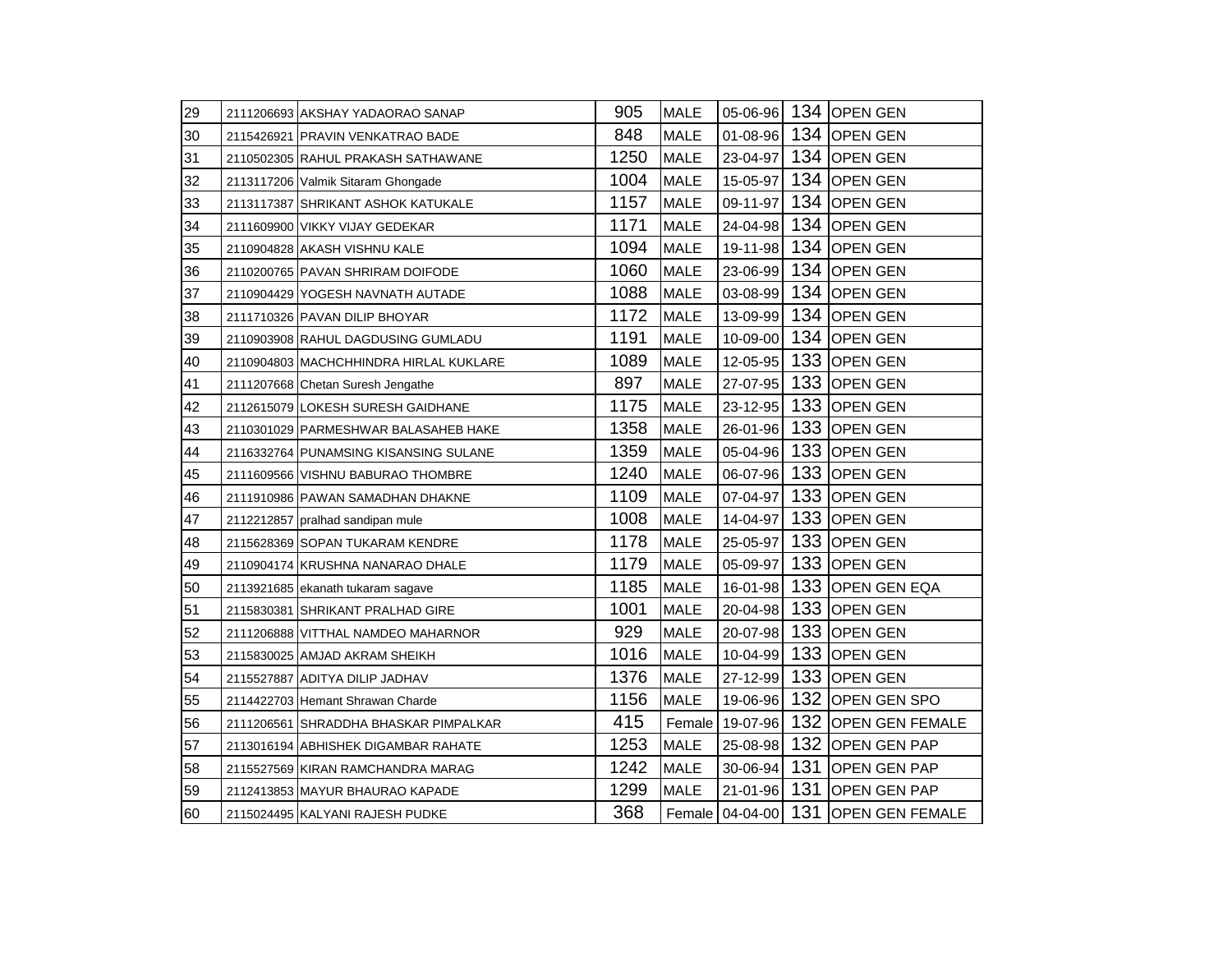| 61  | 2111408367 KHUSAHL NAMDEORAO MANGAR           | 1173 | <b>MALE</b> |                   |     | 05-03-89 130 OPEN GEN PAP       |
|-----|-----------------------------------------------|------|-------------|-------------------|-----|---------------------------------|
| 62  | 2112012081 ASHOK KEDAR MULE                   | 1186 | <b>MALE</b> | 14-04-96          |     | 130 OPEN GEN SPO                |
| 63  | 2110904890 ABHISHEK AMRUTRAO TUPAT            | 1112 | <b>MALE</b> | 28-06-96          |     | 130 OPEN SPO                    |
| 64  | 2113720480 PAYAL NATHUJI MANDAVKAR            | 481  |             | Female 16-10-97   |     | 130 OPEN GEN FEMALE             |
| 65  | 2111609841 RAMESHKUMAR CHANDRAKANT KANDE      | 992  | <b>MALE</b> | 10-06-94          |     | 129 OPEN SPO                    |
| 66  | 2112212848 RAHUL RAMKRUSHNA BARAI             | 1051 | <b>MALE</b> | 02-08-94          | 129 | <b>OPEN PAP</b>                 |
| 67  | 2111106124 EKNATH SHANKAR DAHIPHALE           | 1244 | <b>MALE</b> | 05-03-95          |     | 129 OPEN SPO                    |
| 68  | 2111206501 MAYURI RAMDAS BAGADE               | 289  |             | Female 19-09-97   |     | 129 OPEN FEMALE                 |
| 69  | 2115930420 SHRIRAM GOROBA RAYBHOGE            | 1283 | <b>MALE</b> | 24-02-98          | 129 | <b>OPEN EQA</b>                 |
| 70  | 2111105624 Manisha Shrawn Chaware             | 5    |             | Female 02-05-01   |     | 129 OPEN FEMALE                 |
| 71  | 2113419208 rina hanas lilhare                 | 57   |             | Female 30-10-96   |     | 128 OPEN FEMALE                 |
| 72  | 2115828853 SHAMALI SHARADRAO OLOKAR           | 378  |             | Female 06-04-97   |     | 128 OPEN FEMALE                 |
| 73  | 2111408063 SNEHA BHASKAR PIMPALKAR            | 497  |             | Female 07-04-98   |     | 128 OPEN FEMALE                 |
| 74  | 2110905057 RITESH PRATAP MOHOD                | 1453 | <b>MALE</b> | 17-09-98          |     | 128 OPEN SPO                    |
| 75  | 2115527675 SANTOSH HARIBHAU SANAP             | 1344 | <b>MALE</b> | 10-10-99          |     | 128 OPEN PAP                    |
| 76  | 2110903679 DIKSHA BHARAT KHADSANG             | 437  |             | Female 17-12-99   |     | 128 OPEN FEMALE                 |
| 77  | 2110200601 SANTOSH JANKIRAM PAULZAGDE         | 645  | <b>MALE</b> | 29-06-82          | 127 | <b>OPEN EXS</b>                 |
| 78  | 2110401537 ANKUSHSINGH RASBHIHARISINGH THAKUR | 1304 | <b>MALE</b> | 08-02-94          | 127 | <b>OPEN HG</b>                  |
| 79  | 2112514107 sanjivani bandu kulmethe           | 420  |             | Female 24-10-94   |     | 127 OPEN FEMALE                 |
| 80  | 2111207676 ajay suresh mane                   | 899  | <b>MALE</b> | 25-06-96          | 127 | <b>OPEN EQA</b>                 |
| 81  | 2111609496 POONAM NAMINARAYAN SAO             | 39   |             | Female   12-05-97 | 127 | <b>OPEN FEMALE</b>              |
| 82  | 2114021743 SAVITRI DHANANJAY NAWGHARE         | 560  |             | Female 29-08-97   | 127 | <b>OPEN FEMALE</b>              |
| 83  | 2111105635 POOJA NIKAM CHAVHAN                | 23   |             | Female 06-12-97   | 127 | <b>OPEN FEMALE</b>              |
| 84  | 2113419252 PALLAVI DHRUVRAJ RAHANGDALE        | 296  |             | Female 12-08-99   |     | 127 OPEN FEMALE                 |
| 85  | 2111509273 JYOTI VITTHAL GAWATE               | 119  |             | Female 05-02-00   | 127 | <b>OPEN FEMALE</b>              |
| 186 | 2112514440 DAULAT NARAYAN CHANDEL             | 1219 | MALE        | 04-09-93          |     | 126 OPEN SPO                    |
| 87  | 2115426515 PUJA KAWADU PANGUR                 | 47   |             | Female 15-03-96   |     | 126 OPEN FEMALE                 |
| 88  | 2112011682 NITA DEVIDAS RATHOD                | 38   |             | Female 24-08-98   |     | 126 OPEN FEMALE                 |
| 89  | 2112011664 ASHWINI PARASRAM BAHE              | 301  |             | Female 29-11-93   |     | 125 OPEN FEMALE                 |
| 90  | 2112313015 YAMINA VIKAS MOHURLE               | 136  |             | Female 17-10-96   |     | 125 OPEN FEMALE                 |
| 91  | 2111910728 PRAGATI PATRUJI NAWGHADE           | 212  |             |                   |     | Female 11-06-98 125 OPEN FEMALE |
| 92  | 2110903575 PRIYANKA RAMU RATHOD               | 163  |             |                   |     | Female 12-01-99 125 OPEN FEMALE |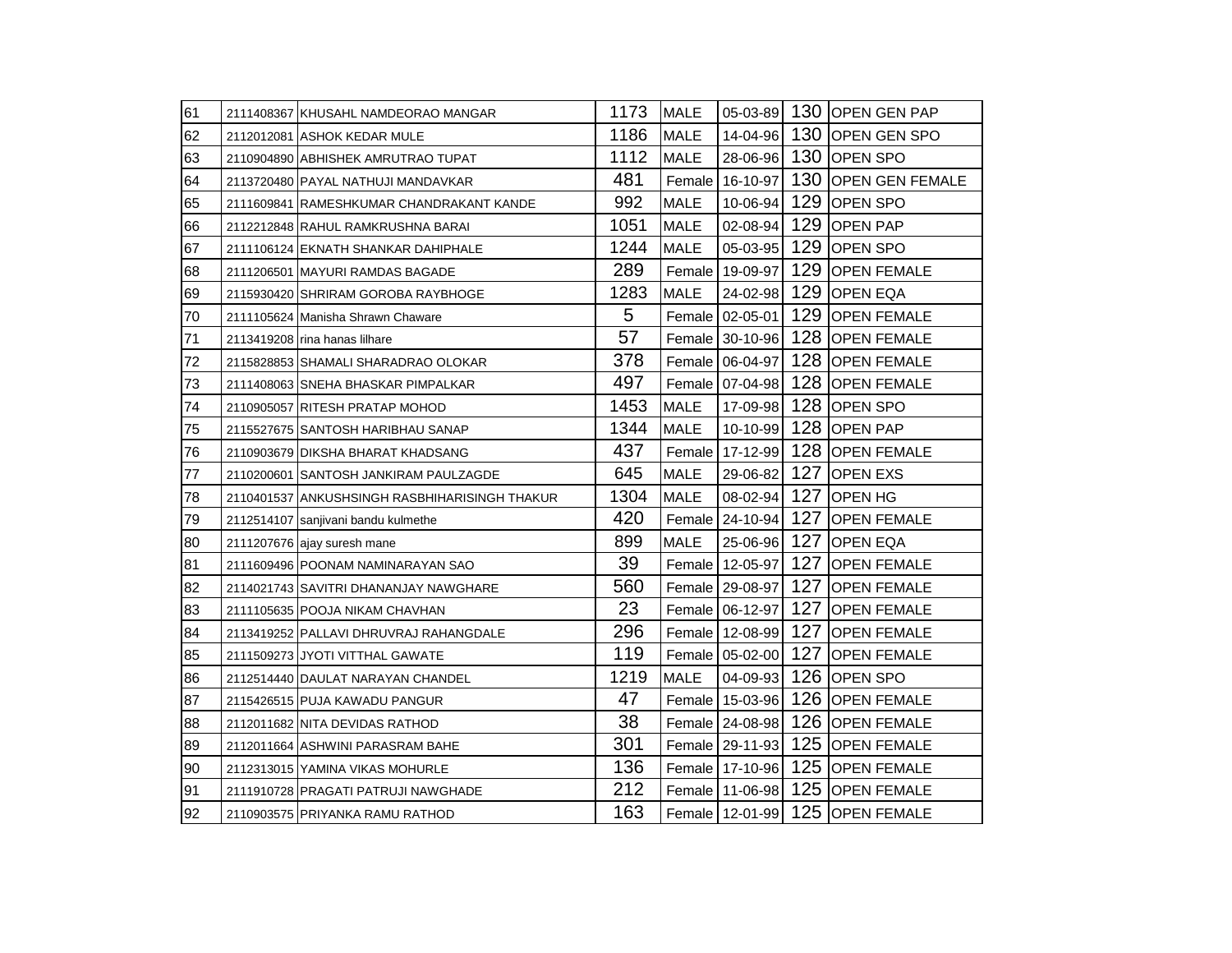| 93  | 2110502183 suresh devidasrao juwar         | 735  | <b>MALE</b> |                 |     | 14-05-83 124 OPEN EXS                 |
|-----|--------------------------------------------|------|-------------|-----------------|-----|---------------------------------------|
| 94  | 2111609836 ASHISH SHAMLAL GAYDHANE         | 763  | <b>MALE</b> |                 |     | 02-04-80 123 OPEN EXS                 |
| 95  | 2112112695 Sharad Ambadas Jaybhaye         | 755  | <b>MALE</b> | 10-07-80        |     | 123 OPEN EXS                          |
| 96  | 2116030812 BHAUSAHEB SAMPAT MISKAR         | 752  | <b>MALE</b> | 11-06-82        |     | 123 OPEN EXS                          |
| 97  | 2111409104 SHRIKANT ASHOKRAO CHAUDHARY     | 687  | <b>MALE</b> | 19-09-83        | 123 | <b>OPEN EXS</b>                       |
| 98  | 2111207654 PRATIK SUNILRAO DEOTALE         | 1696 | <b>MALE</b> | 10-07-94        | 123 | <b>OPEN HG</b>                        |
| 99  | 2112313060 SARIKA KISHOR PAKHMODE          | 183  |             | Female 14-04-98 |     | 123 OPEN FEMALE                       |
| 100 | 2110401232 KARISHMA GANESH ANDHE           | 388  |             | Female 10-10-98 |     | 123 OPEN FEMALE                       |
| 101 | 2112413508 DAIVASHALA KALBA GOPNAR         | 298  |             | Female 10-09-99 |     | 123 OPEN FEMALE                       |
| 102 | 2112313007 MEGHA GAJANAN LUTE              | 553  |             | Female 18-02-01 |     | 123 OPEN FEMALE                       |
| 103 | 2111207674 JITENDRA SURESHRAO PAWAR        | 1274 | <b>MALE</b> | 10-05-93        | 122 | <b>OPEN HG</b>                        |
| 104 | 2111810466 SUSHMA SHANKAR NAROTE           | 123  |             | Female 17-05-96 |     | 122 OPEN FEMALE                       |
| 105 | 2115024517 AASHIKA VIJAY DONGRE            | 43   |             | Female 12-12-97 |     | 122 OPEN FEMALE                       |
| 106 | 2110903765 PRITI PRALHAD MESHRAM           | 68   |             | Female 10-01-99 |     | 122 OPEN FEMALE                       |
| 107 | 2110903647 PRAGATI JAYDEO DHOK             | 389  |             | Female 10-01-99 |     | 122 OPEN FEMALE                       |
| 108 | 2110903709 Sangita Vilas Chavhan           | 513  |             | Female 15-06-99 |     | 122 OPEN FEMALE                       |
| 109 | 2112715117 MANDAKINI DAYANAND KENDRE       | 19   |             | Female 27-10-99 |     | 122 OPEN FEMALE                       |
| 110 | 2112815635 NITIN BABAN PAWAR               | 696  | MALE        | 30-08-83        |     | 121 OPEN EXS                          |
| 111 | 2112413833 ABHIJEET CHANDRASHEKHAR KHARCHE | 1710 | <b>MALE</b> | 26-11-92        |     | 121 OPEN POL                          |
| 112 | 2113116395 SONAL VINOD BHENDARE            | 249  |             | Female 27-07-94 | 121 | <b>OPEN FEMALE</b>                    |
| 113 | 2112112514 NILIMA ASHOK BANTE              | 170  |             | Female 01-08-96 | 121 | <b>OPEN FEMALE</b>                    |
| 114 | 2110803088 Roshani Purushottam Nival       | 606  |             | Female 01-04-99 | 121 | <b>OPEN FEMALE</b>                    |
| 115 | 2115728426 PANKITA ASHOK RATHOD            | 198  |             | Female 31-08-99 | 121 | <b>OPEN FEMALE</b>                    |
| 116 | 2112011756 PALLAVI SUDHAKAR KHOBRAGADE     | 508  |             | Female 11-07-00 | 121 | <b>OPEN FEMALE</b>                    |
| 117 | 2111206512 SHRADDHA PANDURANG NANHE        | 337  |             | Female 24-08-00 | 121 | <b>OPEN FEMALE</b>                    |
| 118 | 2116030724 MONALI PREMDAS NAWARE           | 153  |             | Female 22-09-00 | 121 | <b>OPEN FEMALE</b>                    |
| 119 | 2111105875 VIJAY RAMESH TRIPATHI           | 1694 | <b>MALE</b> | 17-07-91        |     | 120 OPEN HG                           |
| 120 | 2110903652 PUJA UDDHAV MUNDHE              | 406  |             | Female 15-12-93 |     | 120 OPEN FEMALE                       |
| 121 | 2113117193 SACHIN VISHNU MAHULE            | 724  | <b>MALE</b> | 11-06-97        |     | 119 OPEN EXS                          |
| 122 | 2115828820 ASHVINI JAWAHAR MANE            | 346  |             |                 |     | Female   11-02-98   119   OPEN FEMALE |
| 123 | 2114723520 ARUNA BANDU MARBATE             | 507  |             |                 |     | Female 06-08-98 119 OPEN FEMALE       |
| 124 | 2113217689 MAYURI PRAKASH MOHTURE          | 632  |             |                 |     | Female 05-12-99 119 OPEN FEMALE       |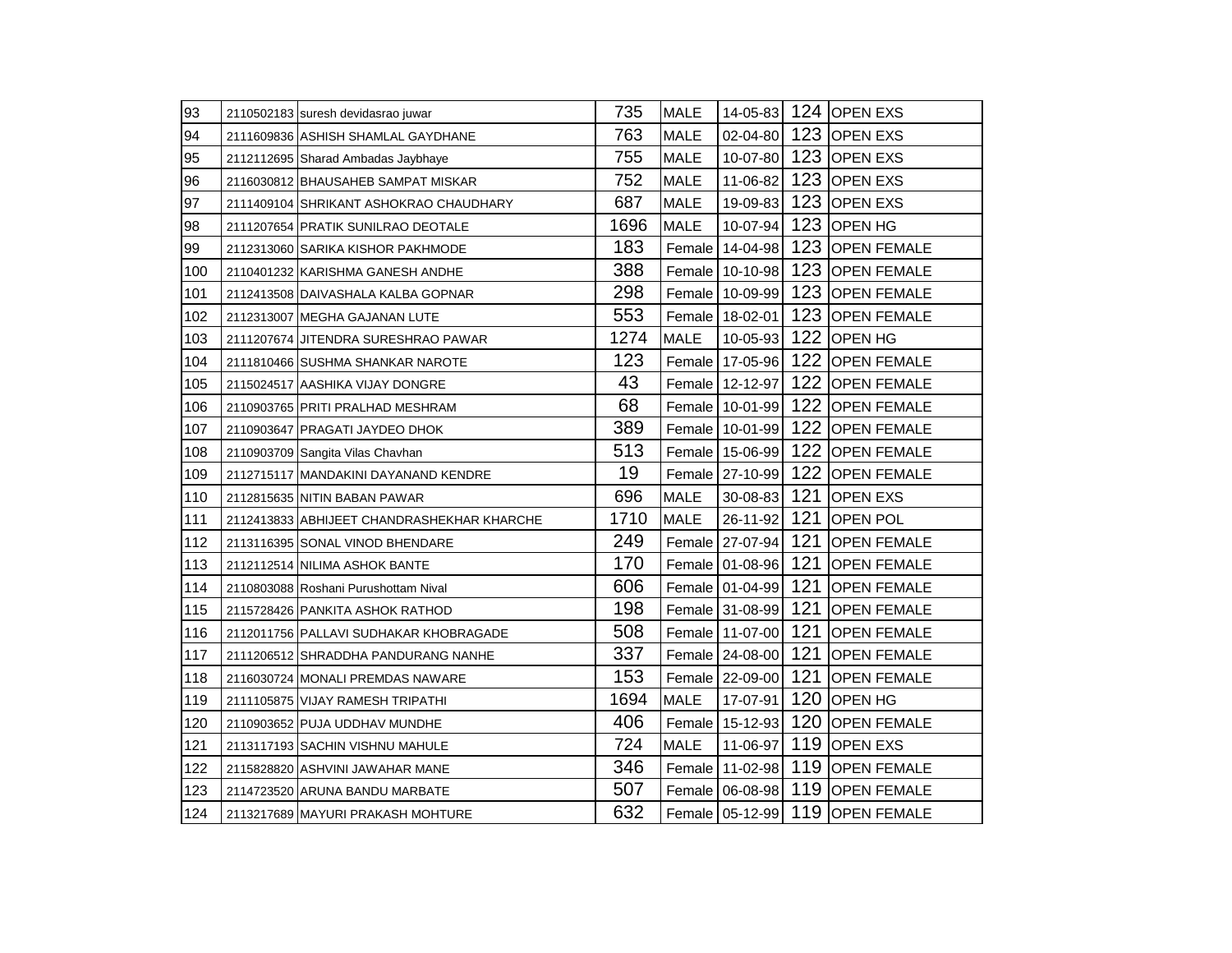| 125 | 2111710116 SAKSHI PRAMOD KUNTAWAR              | 325  |             | Female 16-02-01 |    | 119 OPEN FEMALE      |
|-----|------------------------------------------------|------|-------------|-----------------|----|----------------------|
| 126 | 2111609547 sayali subhash pawar                | 214  |             | Female 31-07-01 |    | 119 OPEN FEMALE      |
| 127 | 2110602496 KASHINATH BHAGWAN KARADE            | 748  | <b>MALE</b> | $01 - 01 - 83$  |    | 118 OPEN EXS         |
| 128 | 2110904248 DHANANJAY RANJANSINH TOMAR          | 788  | <b>MALE</b> | $03 - 11 - 83$  |    | 118 OPEN EXS         |
| 129 | 2115628285 KRISHNA DEVRAO CHAVAN               | 1653 | <b>MALE</b> |                 |    | 23-08-94 118 OPEN HG |
| 130 | 2111911517 BHANUDAS TRYAMBAK LEKURWALE         | 708  | <b>MALE</b> | $15 - 01 - 84$  |    | 115 OPEN EXS         |
| 131 | 2115830075 MAHESH MOHAN AGASHE                 | 710  | <b>MALE</b> | 23-07-97        |    | 115 OPEN EXS         |
| 132 | 2111409179 SUJIT GUNAJI DESHMUKH               | 745  | <b>MALE</b> | $17 - 11 - 82$  |    | 113 OPEN EXS         |
| 133 | 2111408896 PRATIK HIRAMANJI DHARMIK            | 1689 | <b>MALE</b> | 30-06-91        |    | 113 OPEN POL         |
| 134 | 2111609888 ROHAN SHRIPATI CHAVAN               | 776  | <b>MALE</b> | 31-05-95        |    | 112 OPEN EXS         |
| 135 | 2110401565 SANTOSHKUMAR JAYPRAKASHSINGH THAKUR | 718  | <b>MALE</b> | 09-11-81        |    | 111 OPEN EXS         |
| 136 | 2112514291 ANIL SAKHARAM GUJALE                | 2409 | <b>MALE</b> | 20-12-94        |    | 111 OPEN HG          |
| 137 | 2113217973 VISHNU MANIK MOTGHARE               | 713  | <b>MALE</b> | 24-05-82        |    | 110 OPEN EXS         |
| 138 | 2110502226 Jageshwar Shravan Thakare           | 672  | <b>MALE</b> | 07-07-82        |    | 110 OPEN EXS         |
| 139 | 2111409239 SAINATH DNYANABA MAGAR              | 762  | <b>MALE</b> | 10-08-82        |    | 110 OPEN EXS         |
| 140 | 2620235275 RAM JANKIRAM PAULZAGADE             | 796  | <b>MALE</b> | 15-01-79        |    | 109 OPEN EXS         |
| 141 | 2110401622 ABHISHEKKUMAR BHARATBHUSAN MISHRA   | 782  | <b>MALE</b> | 13-01-82        |    | 109 OPEN EXS         |
| 142 | 2110904996 NIMESHWAR GOVINDRAO NARETE          | 727  | <b>MALE</b> | $01 - 07 - 82$  |    | 109 OPEN EXS         |
| 143 | 2111005323 MANOJ BABANRAO WANDHE               | 766  | <b>MALE</b> | $31 - 12 - 82$  |    | 109 OPEN EXS         |
| 144 | 2113921589 UDDHAV VISHNU NAGARGOJE             | 2282 | <b>MALE</b> | 05-03-91        |    | 109 OPEN HG          |
| 145 | 2112012080 VIPIN UDHAVRAO PATIL                | 2426 | <b>MALE</b> | 20-02-92        |    | 109 OPEN HG          |
| 146 | 2112715584 ABHIJIT PURUSHOTTAM MALDONGRE       | 2407 | <b>MALE</b> | 02-09-91        |    | 104 OPEN POL         |
| 147 | 2111509350 ROHIT NANDKISHOR KUMBHARE           | 2249 | <b>MALE</b> | 11-06-92        | 99 | <b>OPEN POL</b>      |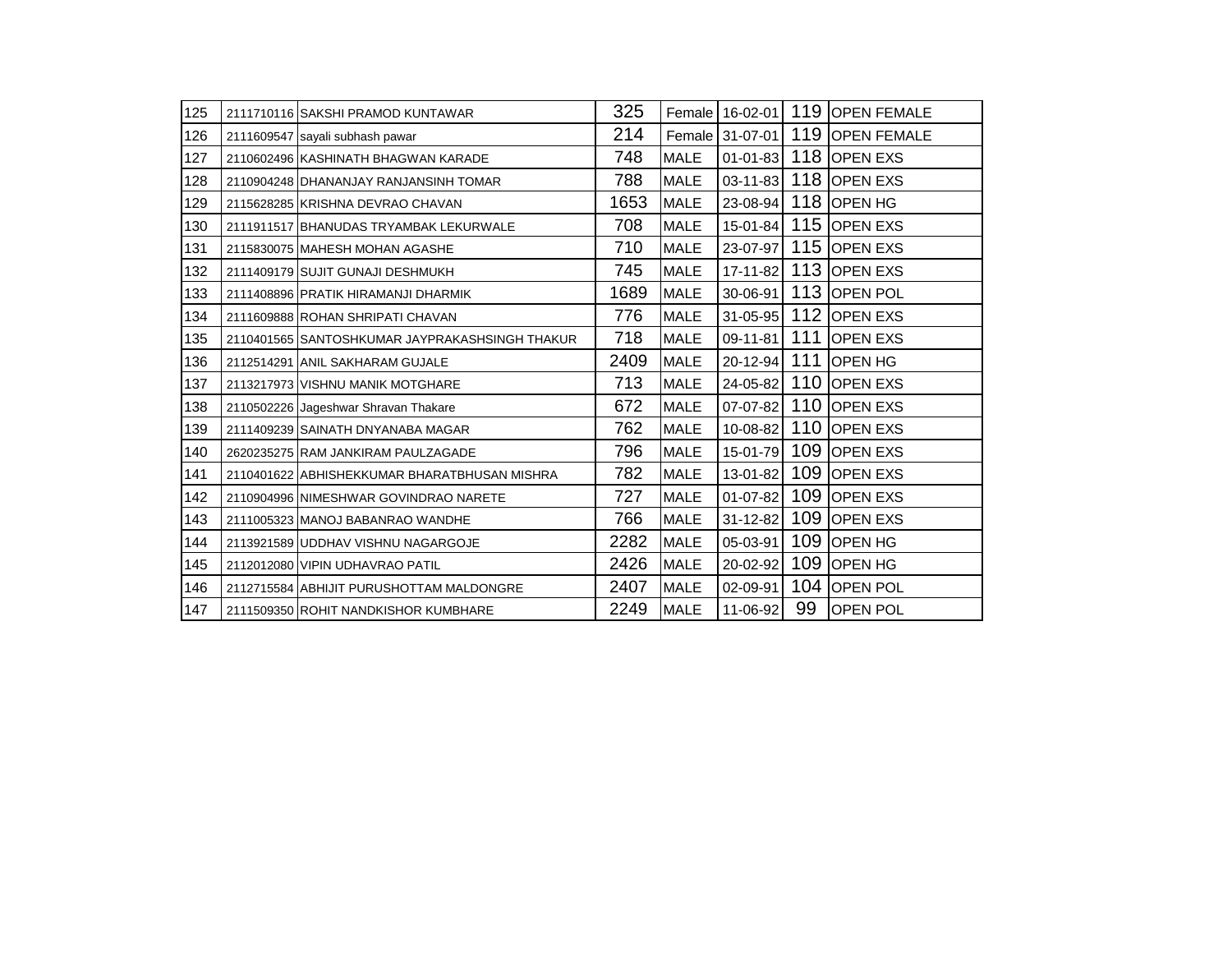| Sr.                     | <b>ROLL</b><br><b>NUMBER</b> | <b>NAME</b>                            | <b>Chest No Gender</b> |             | <b>DOB</b>          | Grand<br>Total | <b>RESULT</b>                     |
|-------------------------|------------------------------|----------------------------------------|------------------------|-------------|---------------------|----------------|-----------------------------------|
| $\mathbf{1}$            |                              | 2113419682 VISHAL HIVRAJ UIKEY         | 1136                   | <b>MALE</b> | 25-03-01            |                | 132 ST GEN                        |
| $\overline{2}$          |                              | 2110401604 BANDU SHALIK GAYAKWAD       | 1405                   | <b>MALE</b> | $11 - 11 - 92$      |                | $125$ ST GEN                      |
| 3                       |                              | 2113117496 VIVEK SURESH KAWADO         | 1195                   | <b>MALE</b> | 27-12-97            | 125            | <b>ST GEN</b>                     |
| $\overline{\mathbf{4}}$ |                              | 2111408769 PRASHANT BHASKAR MADKAM     | 1686                   | <b>MALE</b> | 10-09-93            |                | $122$ ST GEN                      |
| 5                       |                              | 2113319152 RAVI SURESH CHAVAN          | 1228                   | <b>MALE</b> | 29-01-97            |                | 121 $ST GEN$                      |
| $6\phantom{.}6$         |                              | 2110905232 AKASH SURESH BHALAVI        | 1985                   | <b>MALE</b> | 14-09-96 120 ST GEN |                |                                   |
| $\overline{7}$          |                              | 2110200775 KHEMCHAND KHUSHAL KODAPE    | 1447                   | <b>MALE</b> | $04 - 10 - 95$      |                | 119 $S$ T GEN                     |
| 8                       |                              | 2112413600 Dnyaneshwar Dadaji Jambhule | 1555                   | <b>MALE</b> | 14-02-96 119 ST GEN |                |                                   |
| $\overline{9}$          |                              | 2110903928 AKHIL NAGORAO GEDAM         | 1727                   | <b>MALE</b> | 02-02-97 119 ST GEN |                |                                   |
| 10                      |                              | 2113419425 Omkar Ramsing Madavi        | 1919                   | <b>MALE</b> | 30-11-93 118 ST GEN |                |                                   |
| 11                      |                              | 2113117483 GAJANAN SURESH BANDUKE      | 1992                   | <b>MALE</b> | 01-08-94 118 ST GEN |                |                                   |
| 12                      |                              | 2112915898 Bharat Narayan Tekam        | 1291                   | <b>MALE</b> | 15-08-94 118 ST GEN |                |                                   |
| 13                      |                              | 2111408132 ASHVINI ARUN GHARAT         | 424                    |             |                     |                | Female 30-11-99 118 ST GEN FEMALE |
| 14                      |                              | 2115427180 PANKAJ PRAKASHRAO CHAVHAN   | 2121                   | <b>MALE</b> | $11 - 05 - 97$      |                | 117 ST GEN SPO                    |
| 15                      |                              | 2112413559 SUNITA AJABRAO BHALAVI      | 139                    |             |                     |                | Female 24-08-96 113 ST FEMALE     |
| 16                      |                              | 2111509250 KAJAL KAMLAKAR MADAVI       | 93                     |             |                     |                | Female 09-07-96 112 ST FEMALE     |
| 17                      |                              | 2111408030 NISHA VASANT ISKAPE         | 435                    |             | Female 01-03-01     |                | 112 ST FEMALE                     |
| 18                      |                              | 2113217523 SONU BABANRAO SAYYAM        | 631                    |             | Female 01-01-89     |                | 108 ST FEMALE                     |
| 19                      |                              | 2111609538 KIRAN DOMAJI DHURVE         | 269                    |             | Female 07-07-95     |                | 108 ST FEMALE                     |
| 20                      |                              | 2111408145 SUCHITA SUDHAKAR SOLANKE    | 305                    |             | Female 17-12-97     |                | 108 ST FEMALE                     |
| 21                      |                              | 2115325250 SHILA SADASHIV LAMKASE      | 248                    |             | Female 03-12-92     |                | 106 ST FEMALE                     |
| 22                      |                              | 2114723835 SACHIN SURESH KANGALE       | 2174                   | <b>MALE</b> | 09-09-95            | 101            | <b>ST PAP</b>                     |
| 23                      |                              | 2111207319 Vaibhav Shrikrushna Gharat  | 2333                   | <b>MALE</b> | 04-04-93            | 93             | <b>ST POL</b>                     |
| 24                      |                              | 2111911207 NITIN LAXMANRAO KURSANGE    | 661                    | <b>MALE</b> | 04-06-82            | 84             | <b>ST EXS</b>                     |
| 25                      |                              | 2112514756 HANUMANT PRAKASH KOLI       | 2168                   | <b>MALE</b> | 17-06-95            | 84             | <b>ST EQA</b>                     |
| 26                      |                              | 2115528000 SUJIT GOVINDRAO POTE        | 2279                   | <b>MALE</b> | 13-05-95            | 81             | <b>STHG</b>                       |

### FINAL SELECTION LIST - ST / POLICE RECRUITMENT 2019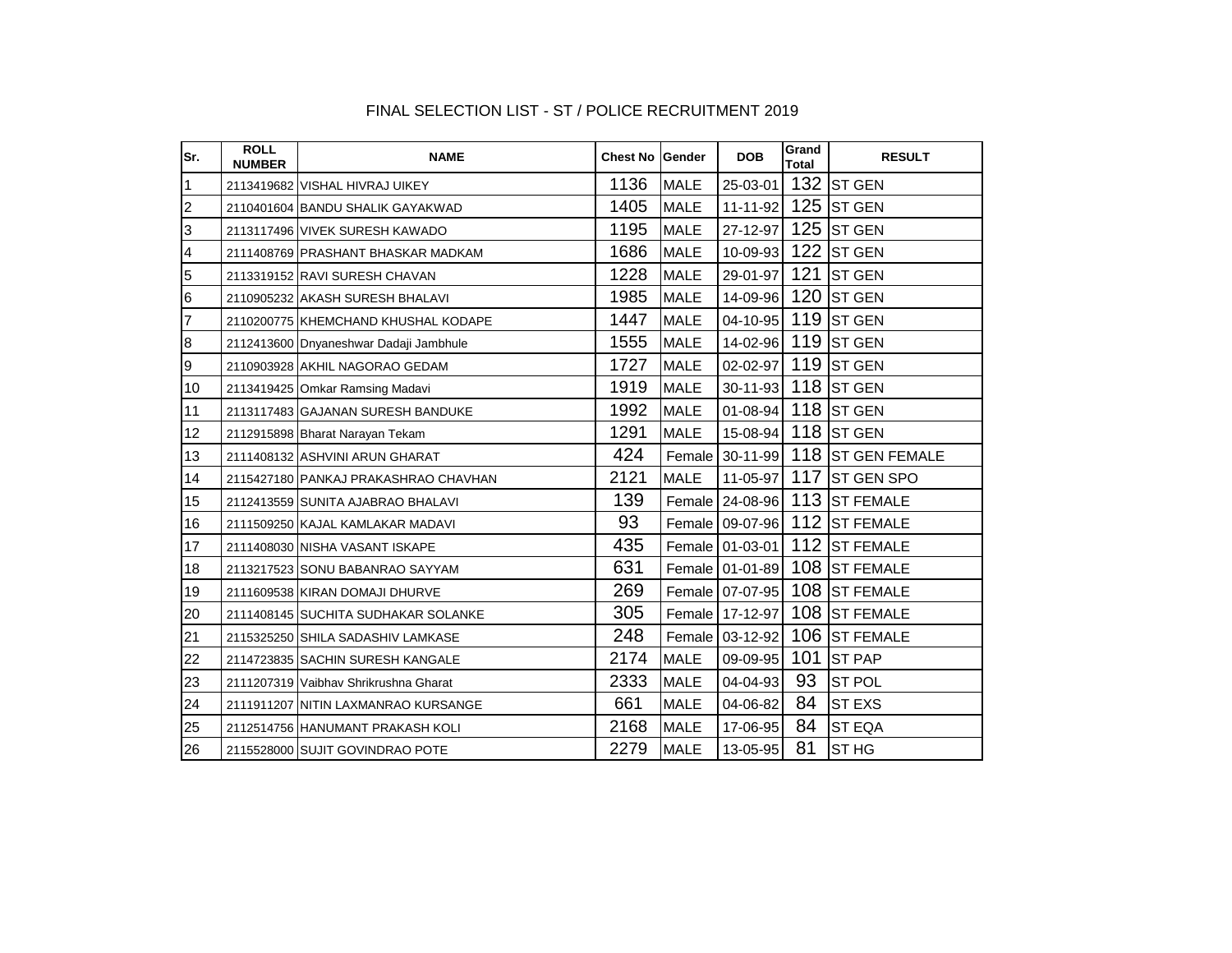| Sr.                     | <b>ROLL</b><br><b>NUMBER</b> | <b>NAME</b>                              | <b>Chest No Gender</b> |             | <b>DOB</b>      | Grand<br>Total | <b>RESULT</b>                  |
|-------------------------|------------------------------|------------------------------------------|------------------------|-------------|-----------------|----------------|--------------------------------|
| 1                       |                              | 2113319009 AJAYKUMAR SHRIRAM RATHOD      | 955                    | <b>MALE</b> |                 |                | 27-10-97 132 VJA GEN           |
| $\overline{2}$          |                              | 2110100189 AMAR DEVISHING BRAHAMAN       | 1349                   | <b>MALE</b> |                 |                | 16-10-95 131 VJA GEN           |
| 3                       |                              | 2110100098 SACHINKUMAR WAMAN CHAVAN      | 859                    | <b>MALE</b> | 26-06-96        | 131            | <b>VJA GEN</b>                 |
| $\overline{\mathbf{4}}$ |                              | 2111408812 DHANANJAY SHIVAJI GAIKAWAD    | 946                    | <b>MALE</b> | 25-10-96        | 131            | <b>VJA GEN</b>                 |
| $\overline{5}$          |                              | 2113218566 BALU FULSING PAWAR            | 1241                   | <b>MALE</b> | 13-03-98        | 131            | <b>VJA GEN</b>                 |
| 6                       |                              | 2110702715 YOGESH RAJU BALRAWAT          | 1329                   | <b>MALE</b> | 09-06-00        | 131            | <b>VJA GEN</b>                 |
| 7                       |                              | 2112715374 DHANRAJ DEVICHAND CHAVAN      | 1306                   | <b>MALE</b> | 29-08-01        | 131            | <b>VJA GEN</b>                 |
| 8                       |                              | 2112514747 SUBHASH GOVIND RATHOD         | 825                    | <b>MALE</b> | $02 - 03 - 93$  | 130            | <b>VJA GEN</b>                 |
| 9                       |                              | 2110502266 Pavan Vitthalsing Sundarde    | 1288                   | <b>MALE</b> | 08-06-94        | 130            | <b>VJA GEN</b>                 |
| 10                      |                              | 2121033926 RAHUL PREMDAS JADHAO          | 1327                   | <b>MALE</b> | 22-07-94        | 130            | <b>VJA GEN</b>                 |
| 11                      |                              | 2116030923 NILESH VILAS RATHOD           | 875                    | <b>MALE</b> | 09-05-88        |                | $124$ VJA PAP                  |
| 12                      |                              | 2111106043 AVINASH RAWASAHEB PAWAR       | 1038                   | <b>MALE</b> |                 |                | 19-12-96 119 VJA SPO           |
| 13                      |                              | 2111206567 SIMA BHIMRAO JADHAO           | 463                    |             | Female 17-05-93 | 116            | <b>VJA FEMALE</b>              |
| 14                      |                              | 2111105593 NISHA VASANT JADHAV           | 522                    |             | Female 14-11-96 |                | 116 VJA FEMALE                 |
| 15                      |                              | 2115527705 Atish Dattu Chavan            | 1678                   | <b>MALE</b> |                 |                | 01-07-99 116 VJA EQA           |
| 16                      |                              | 2110903711 ARCHANA VILAS MADANE          | 515                    |             |                 |                | Female 06-12-98 115 VJA FEMALE |
| 17                      |                              | 2110300994 ANUSAYA SUDAM RATHOD          | 314                    |             | Female 06-04-99 |                | 111 VJA FEMALE                 |
| 18                      |                              | 2111509260 SHEELA RAVINDRA JADHAV        | 148                    |             |                 |                | Female 15-09-99 111 VJA FEMALE |
| 19                      |                              | 2111509259 KAUSHALYA DATTA JADHAV        | 422                    |             | Female 11-12-99 |                | 110 VJA FEMALE                 |
| 20                      |                              | 2112413531 ASHWINI LAXMAN CHAVHAN        | 336                    |             | Female 10-08-96 |                | 107 VJA FEMALE                 |
| 21                      |                              | 2111206618 PALLAVI GOVINDA JADHAO        | 128                    |             | Female 14-09-99 | 107            | <b>VJA FEMALE</b>              |
| 22                      |                              | 2619834439 RAJESH PRATAPRAO JADHAV       | 2016                   | <b>MALE</b> | 06-11-87        | 104            | VJA HG                         |
| 23                      |                              | 2115527559 VIRENDRASINH KAMALSINH JADHAO | 660                    | <b>MALE</b> | 24-01-83        | 98             | <b>VJA EXS</b>                 |
| 24                      |                              | 2111509354 SHUBHAM PANJABRAO PAWAR       | 2254                   | <b>MALE</b> | 12-11-95        | 97             | <b>VJA POL</b>                 |
| 25                      |                              | 2115527765 SHYAMSING BHAGWAN PARIHAR     | 723                    | <b>MALE</b> | 30-07-79        | 96             | VJA EXS                        |
| 26                      |                              | 2114222122 dharamsing ramsingh golwal    | 658                    | <b>MALE</b> | 05-06-81        | 92             | VJA EXS                        |
| 27                      |                              | 2110904028 VINAYAK SAKHARAM CHAVAN       | 780                    | <b>MALE</b> | 01-07-76        | 88             | <b>VJA EXS</b>                 |

### FINAL SELECTION LIST - VJA / POLICE RECRUITMENT 2019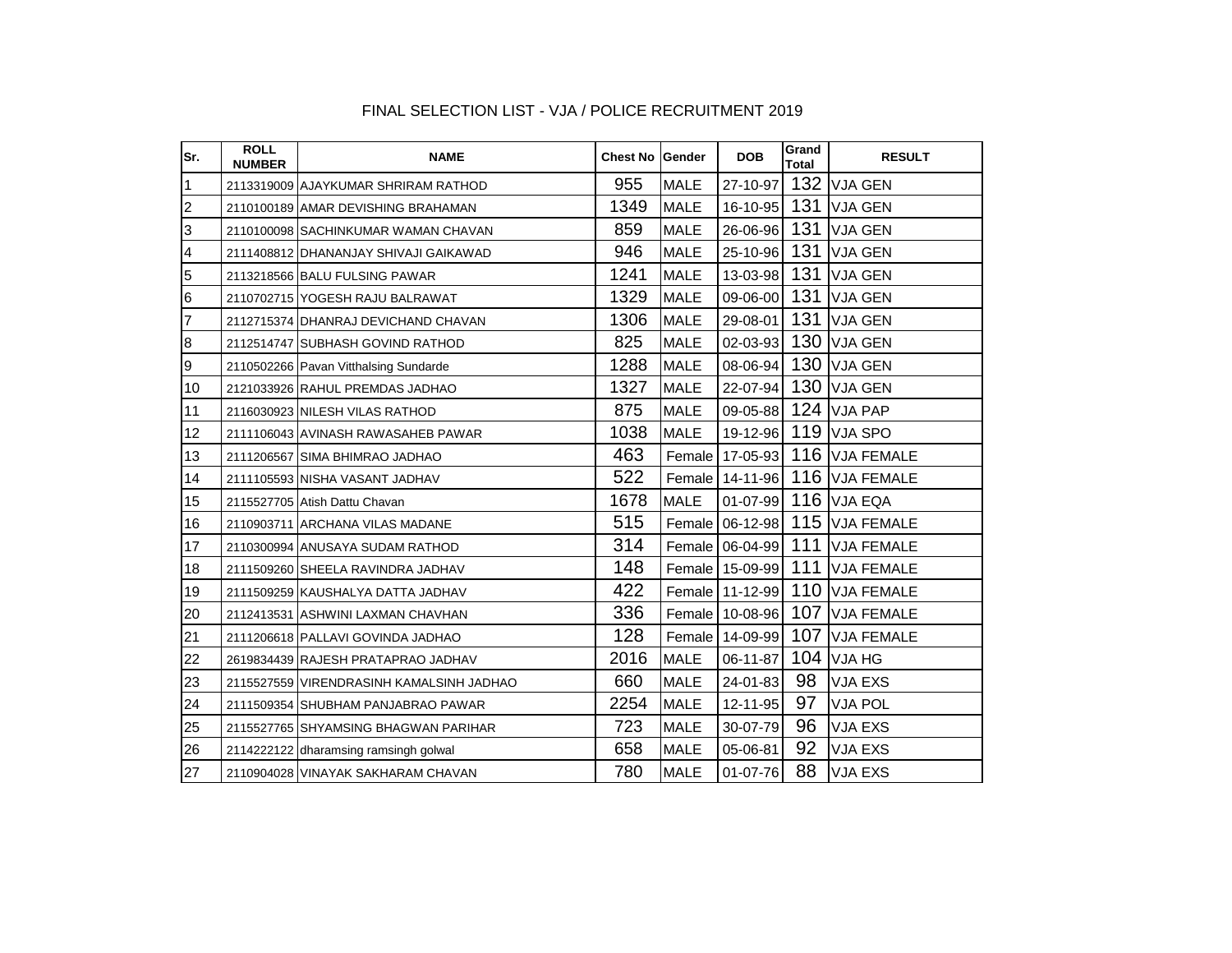| Sr.            | <b>ROLL</b><br><b>NUMBER</b> | <b>NAME</b>                             | <b>Chest No Gender</b> |             | <b>DOB</b>      | Grand<br>Total | <b>RESULT</b>                  |
|----------------|------------------------------|-----------------------------------------|------------------------|-------------|-----------------|----------------|--------------------------------|
| 1              |                              | 2114623361 Pravin Abhimannu Bagale      | 1255                   | <b>MALE</b> | 17-06-97        |                | 132 NTC GEN                    |
| $\overline{2}$ |                              | 2111408915 AMOL VISHNU KHANDEKAR        | 1209                   | <b>MALE</b> | 03-05-98        |                | 132 NTC GEN                    |
| 3              |                              | 2111207124 ANGAD DATTARAO MANGIR        | 999                    | <b>MALE</b> | 15-02-90        |                | 131 NTC GEN                    |
| $\overline{4}$ |                              | 2115527864 PAWAN VIJAYRAO KAWALE        | 1374                   | <b>MALE</b> |                 |                | 29-11-93 131 NTC GEN           |
| 5              |                              | 2110301032 SACHIN WAMANRAO MASKE        | 1245                   | <b>MALE</b> | 13-12-93        |                | 131 NTC GEN                    |
| 6              |                              | 2115628215 DNYANESHWAR KAILAS JARHAD    | 1454                   | <b>MALE</b> | 08-04-95        |                | 130 NTC GEN                    |
| 7              |                              | 2111609799 ROHIDAS ABA DHANGAR          | 989                    | <b>MALE</b> | 15-10-96        |                | 130 NTC GEN                    |
| 8              |                              | 2110401470 YOGESH PANDITRAO HAKE        | 1325                   | <b>MALE</b> | $01 - 05 - 98$  |                | 130 NTC GEN                    |
| 9              |                              | 2113117338 AKSHAY PRAKASH PATIL         | 1224                   | <b>MALE</b> | 30-08-98        |                | 130 NTC GEN                    |
| 10             |                              | 2110702789 SOMNATH TATERAO BAJGIR       | 1481                   | <b>MALE</b> |                 |                | 05-09-96 125 NTC SPO           |
| 11             |                              | 2112514466 JEEVAN VASANTRAO GORE        | 957                    | <b>MALE</b> | $09 - 02 - 94$  |                | 124 NTC PAP                    |
| 12             |                              | 2110803066 Diksha Ajay Bhardwaj         | 569                    |             | Female 24-10-99 |                | 118 NTC FEMALE                 |
| 13             |                              | 2111005274 Dnyaneshwari Nagorao Bhorgir | 195                    |             |                 |                | Female 24-04-00 117 NTC FEMALE |
| 14             |                              | 2112614876 URMILA BALASAHEB BANASODE    | 358                    |             |                 |                | Female 03-08-00 116 NTC FEMALE |
| 15             |                              | 2112413583 ANITA PURUSHOTTAM GADADE     | 11                     |             |                 |                | Female 01-06-96 115 NTC FEMALE |
| 16             |                              | 2116231986 BHAGYASHRI SIDDHARAM JANAGE  | 274                    |             |                 |                | Female 01-06-93 114 NTC FEMALE |
| 17             |                              | 2111105653 UMA DNYANOBA NAROTE          | 82                     |             |                 |                | Female 30-10-97 113 NTC FEMALE |
| 18             |                              | 2111105633 roshani vijay marathe        | 492                    |             | Female 07-06-98 |                | 112 NTC FEMALE                 |
| 19             |                              | 2111206582 PRANALI LILADHAR DHOTE       | 3                      |             | Female 25-08-97 |                | 111 NTC FEMALE                 |
| 20             |                              | 2110803240 ANIL HARIDAS BANSODE         | 2218                   | <b>MALE</b> | 22-10-90        |                | 105 NTC EQA                    |
| 21             |                              | 2111105969 SHAM PARASRAM MAHALNAR       | 2268                   | <b>MALE</b> | 02-04-90        |                | $104$ NTC HG                   |
| 22             |                              | 2110301172 ASHISH PRAKASH INGLE         | 2323                   | <b>MALE</b> | 12-03-89        | 96             | <b>NTC POL</b>                 |
| 23             |                              | 2113419374 KALYAN BALAJI KAWAR          | 744                    | <b>MALE</b> | 03-02-74        | 95             | <b>NTC EXS</b>                 |
| 24             |                              | 2115527673 SACHIN HARIDAS PANDE         | 692                    | <b>MALE</b> | 25-11-83        | 90             | <b>NTC EXS</b>                 |
| 25             |                              | 2110502177 VIJAY DEORAO MAHARNAR        | 646                    | <b>MALE</b> | 04-07-80        | 88             | <b>NTC EXS</b>                 |
| 26             |                              | 2111207448 PANDURANG AMBADAS SONAWANE   | 668                    | <b>MALE</b> | 01-07-82        | 83             | <b>NTC EXS</b>                 |

### FINAL SELECTION LIST - NTC / POLICE RECRUITMENT 2019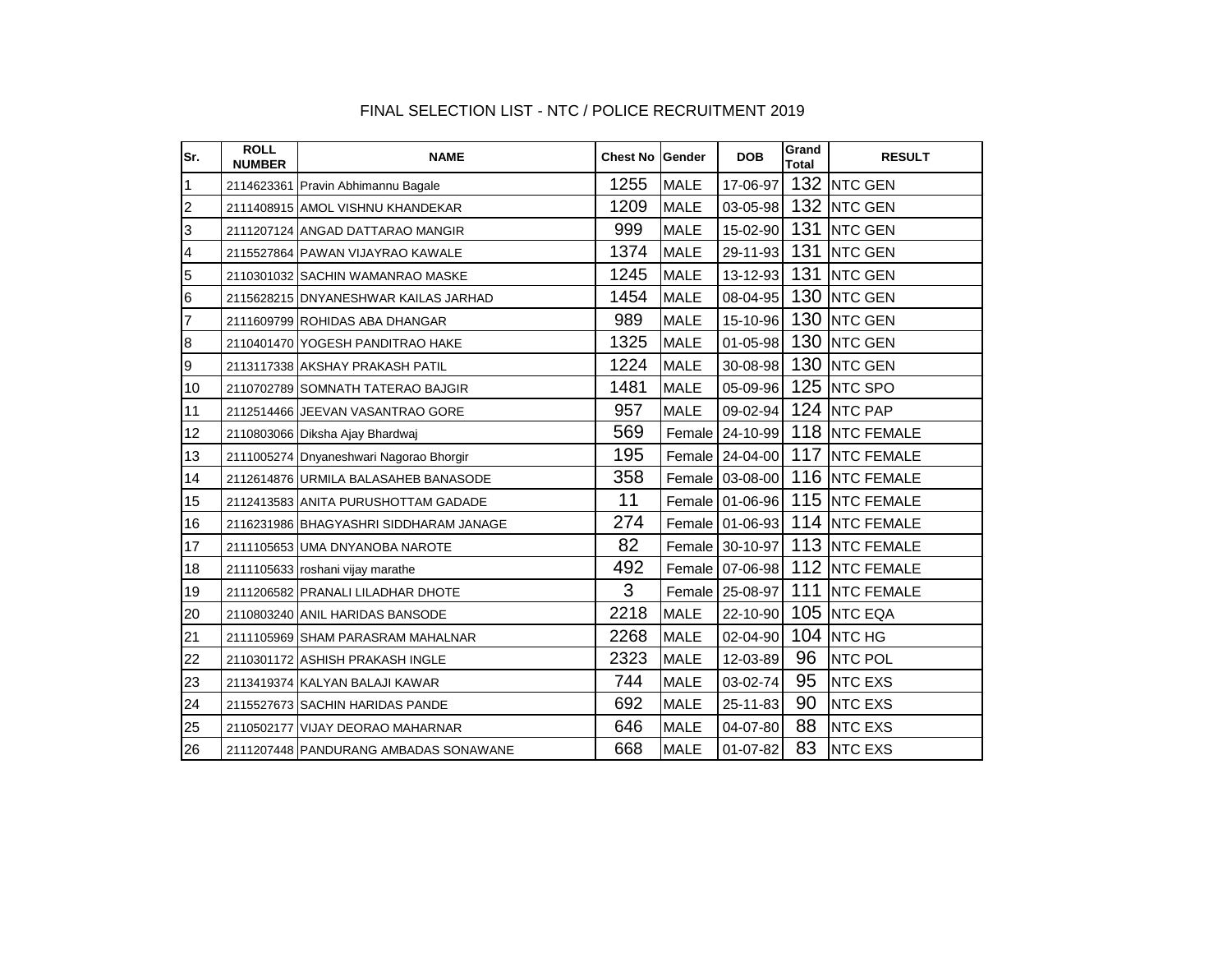| Sr. | <b>ROLL</b><br><b>NUMBER</b> | <b>NAME</b>                            | <b>Chest No</b> | Gender      | <b>DOB</b>        | Grand<br>Total | <b>RESULT</b>  |
|-----|------------------------------|----------------------------------------|-----------------|-------------|-------------------|----------------|----------------|
|     |                              | 2110904378 SHRIRAM YASHWANTRAO VANVE   | 964             | MALE        | 17-02-93          |                | 132 NTD GEN    |
| l2  |                              | 2115830251 VINOD SUDAM JAYEBHAYE       | 1009            | <b>MALE</b> | 26-04-97          | 131            | <b>NTD GEN</b> |
| Iз  |                              | 2111911002 POPAT RAMCHANDRA BIKKAD     | 1335            | <b>MALE</b> | 07-07-99          | 131            | <b>NTD GEN</b> |
| 14  |                              | 2110904019 SAGAR RAJU GHUGE            | 1802            | <b>MALE</b> | 23-06-96          |                | 130 NTD GEN    |
| 5   |                              | 2111408984 ASHISH DNYANESHWAR OMBASE   | 1206            | <b>MALE</b> | 17-02-94          |                | 129 NTD GEN    |
| 6   |                              | 2116030813 Deepak Ramrao Phunde        | 1083            | <b>MALE</b> | 16-06-91          |                | 124 NTD PAP    |
| 17  |                              | 2115427173 SIDHESHWAR PRABHAKAR DARADE | 1212            | <b>MALE</b> | $04 - 12 - 95$    |                | 124 NTD SPO    |
| 8   |                              | 2114522858 USHABAI VYANKATRAO BARGAJE  | 613             |             | Female 20-06-91   |                | 117 NTD FEMALE |
| Ι9  |                              | 2111609488 suvarna Mahadav Avhad       | 172             |             | Female 15-06-99   |                | 117 NTD FEMALE |
| 10  |                              | 2115325376 savita vishnu gholve        | 458             |             | Female 09-10-00   |                | 108 NTD FEMALE |
| 11  |                              | 2115426622 BALAJI MADHAVRAO GHULE      | 704             | <b>MALE</b> | $01 - 03 - 80$    | 107            | <b>NTD EXS</b> |
| 12  |                              | 2110903608 POOJA SANPATRAV GARJE       | 258             |             | Female   03-01-95 |                | 107 NTD FEMALE |
| 13  |                              | 2115628193 NEHA SUDHAKAR DAKANE        | 15              | Female      | 14-02-94          |                | 106 NTD FEMALE |
| 14  |                              | 2113419726 JAGANNATH PRAKASH JAYEBHAYE | 685             | <b>MALE</b> | 17-09-84          | 91             | <b>NTD EXS</b> |
| 15  |                              | 2116231833 VISHNU ASHOK JAYABHAYE      | 2312            | <b>MALE</b> | $01 - 10 - 87$    | 88             | <b>INTD HG</b> |

#### FINAL SELECTION LIST - NTD / POLICE RECRUITMENT 2019

#### FINAL SELECTION LIST - SBC / POLICE RECRUITMENT 2019

| ISr. | <b>ROLL</b><br><b>NUMBER</b> | <b>NAME</b>                         | <b>Chest No Gender</b> |             | <b>DOB</b>      | Grand<br><b>Total</b> | <b>RESULT</b>        |
|------|------------------------------|-------------------------------------|------------------------|-------------|-----------------|-----------------------|----------------------|
|      |                              | 2111609917 Ashvin Diliprao Galkate  | 1031                   | MALE        |                 |                       | 24-02-94 130 SBC GEN |
| l2   |                              | 2111206743 PRAMOD MAHADEO GHUYE     | 904                    | <b>MALE</b> |                 |                       | 25-12-94 125 SBC GEN |
| I3   |                              | 2111609501 ARTI GANGADHAR LINGALWAR | 118                    |             | Female 09-07-97 | 117                   | SBC FEMALE           |